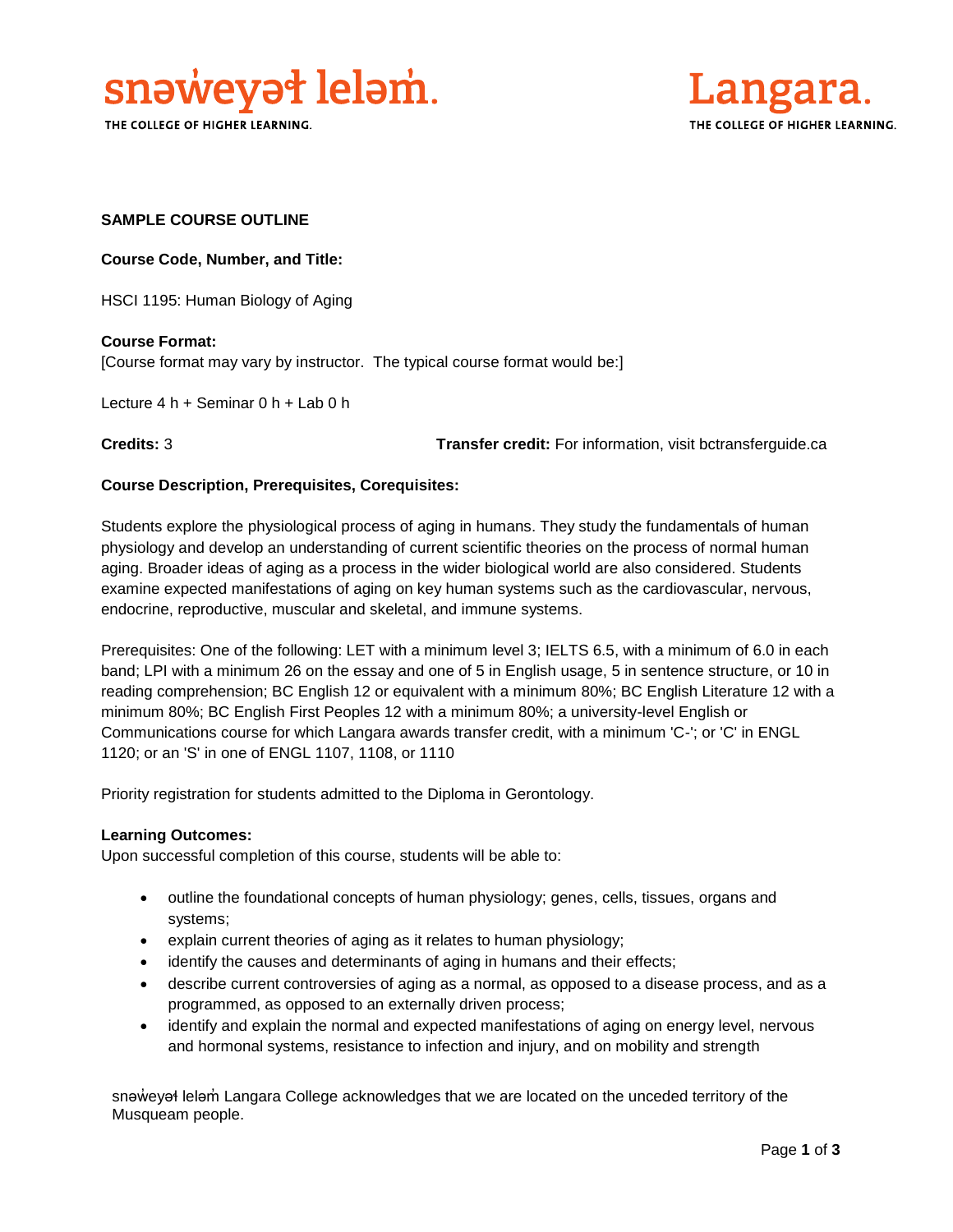

THE COLLEGE OF HIGHER LEARNING.



**Instructor(s): TBA Office: TBA Phone: 604 323 XXXX Email: TBA**

**Office Hours: TBA** 

#### **Textbook and Course Materials:**

[Textbook selection may vary by instructor. An example of texts and course materials for this course might be:}

For textbook information, visit [https://mycampusstore.langara.bc.ca/buy\\_courselisting.asp?selTerm=3|8](https://mycampusstore.langara.bc.ca/buy_courselisting.asp?selTerm=3|8)

Note: *This course may use an electronic (online) instructional resource that is located outside of Canada*  for mandatory graded class work. You may be required to enter personal information, such as your name *and email address, to log in to this resource. This means that your personal information could be stored on servers located outside of Canada and may be accessed by U.S. authorities, subject to federal laws. Where possible, you may log in with an email pseudonym as long as you provide the pseudonym to me so I can identify you when reviewing your class work.* 

**Assessments and Weighting: Final Exam** 30% **Other Assessments %** (An example of other assessments might be:) %

Midterm Exam: 2x20% Quizzes/Tests: 2x10% Participation: 10%

Participation format: group discussion of cases

Proportion of individual and group work: Individual: 90% Group: 10%

**Grading System:** Letter grade Specific grading schemes will be detailed in each course section outline.

Passing grade: C (for Gerontology program)

*This generic outline is for planning purposes only.*